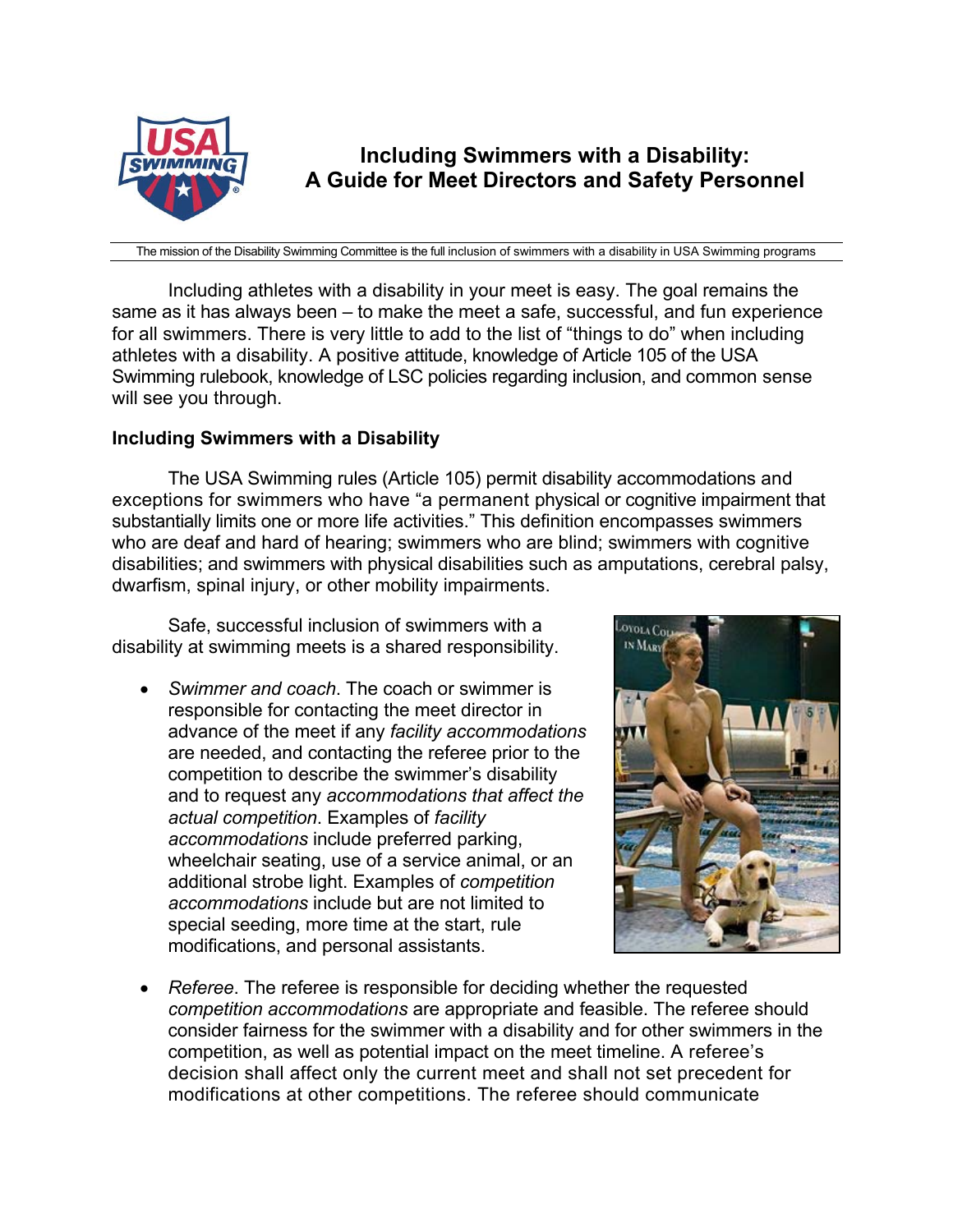decisions and delegate responsibilities to officials and meet management personnel as appropriate.

• *Meet directors and safety personnel*. The primary responsibilities of meet directors include welcoming the swimmer with a disability, making good-faith efforts to provide requested *facility accommodations*, compliance with Article 105 of the USA Swimming rule book, and compliance with LSC policies on inclusion. Meet directors and safety personnel should collaborate with regard to planning a safe environment for all participants. Typical safety concerns include effective operation of pool lifts, repair of broken equipment such as lane lines that might injure a swimmer, keeping traffic areas as dry and clutter-free as practical, and review of emergency action plans to include various methods of alerting and evacuating people with disabilities in the event of an emergency. Remember that persons with disabilities may include athletes, coaches, spectators, and meet workers.

## **LSC Policies on Inclusion**

Your LSC should have a policy about the inclusion of athletes with a disability in LSC meets. Meet management personnel, including the entry chairperson, clerk of course, and computer operator should know, understand, and uphold the LSC policies. Sample provisions of an LSC policy might include the following.

- *Meet information*. Include a sentence or paragraph in the meet information welcoming athletes with a disability. Ask the swimmer or coach to contact the meet director in advance of the meet if any *facility accommodations* are needed, and contact the referee prior to the competition to describe the swimmer's disability and to request any *accommodations that affect the actual competition*
- *Eligibility*. Describe the time standards provisions and any other eligibility criteria in the meet information. For example, many LSCs waive time standards for athletes with a disability.
- *Classification*. Ignore references to classification. Classification is a method of grouping swimmers for competition according to ability/disability characteristics at disability-specific competitions such as the Paralympic Games. USA Swimming does not recognize classification systems, preferring that swimmers with a disability be seeded into existing "regular" events just like any other swimmer.
- *Seeding*. If a coach/swimmer requests special seeding, and the referee approves this accommodation, they should collaborate to determine appropriate methods of inclusion that are fair to the swimmer with a disability and to other swimmers, with little or no negative impact on the meet timeline. Special seeding may include swimming out-of-event (e.g., completing a 100 while other swimmers in the event complete a 200); swimming out-of-age group (e.g., a 13-year-old swimmer competing in an 11-12 event); and special lane assignments (e.g., placing a deaf swimmer in a position to see the starter's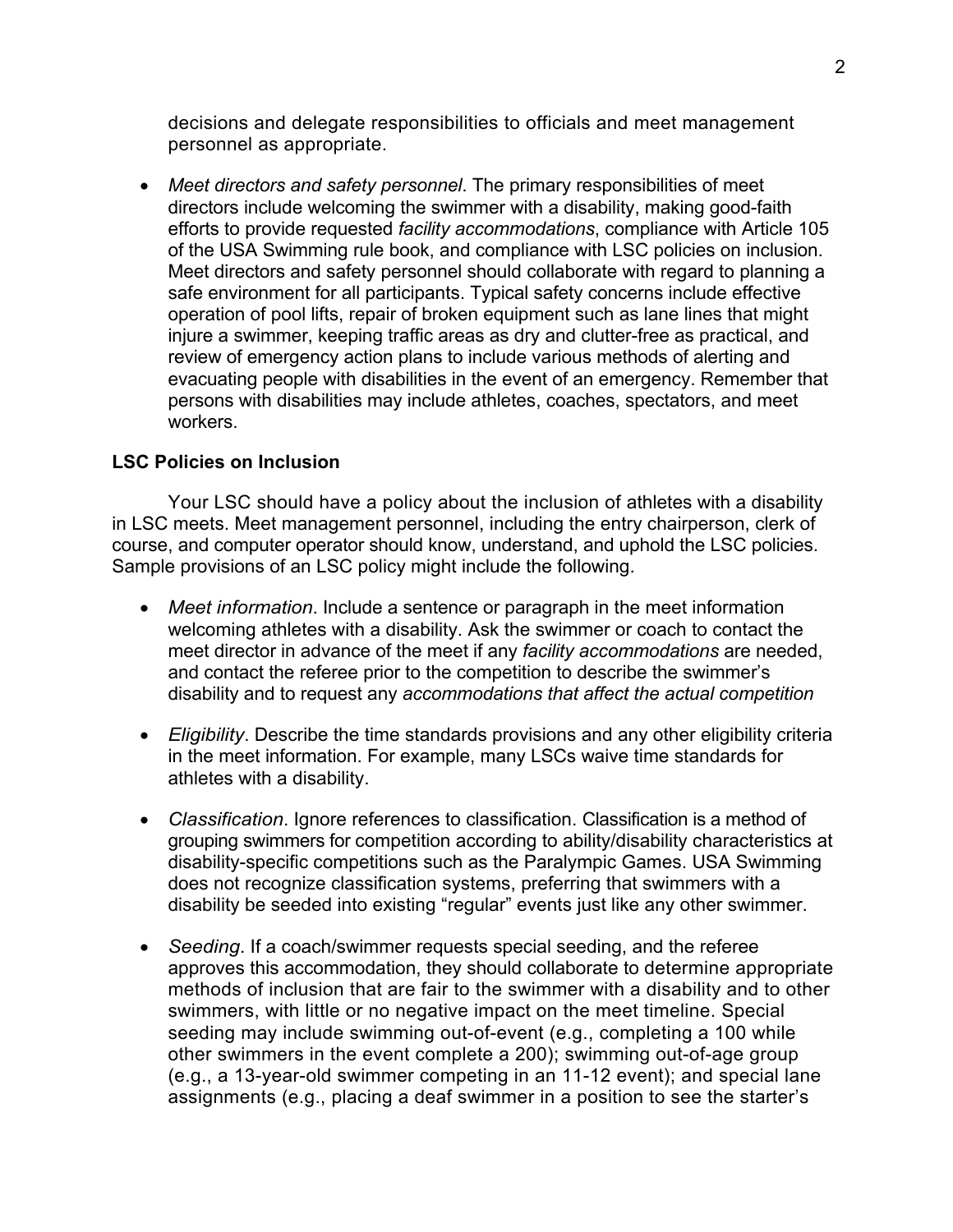movements and strobe light). The times for any athlete with a disability in special seeding circumstances should be incorporated into the actual event for the proper age group and distance. If such an event is not offered in the meet, the swim should be treated as a time trial or special event.

• *Awards*. Determine whether you wish to offer special awards for athletes with a disability. Remember that recognition is more valued when it is earned and that awards such as ribbons and medals are usually valued more by younger and novice swimmers.

#### **Disability Accommodations**

Meet directors should provide easy-to-accomplish, practical facility accommodations upon request for swimmers, spectators, and volunteers who have disabilities. Most accommodations are common-sense adaptations to meet procedures and facility preparation that involve little or no cost to the meet host. In some cases, the swimmer with a disability simply needs your permission to provide his/her own accommodations, such as a personal assistant. The following guidelines should be useful to meet directors; however, remember that accommodations should be tailored to the individual's unique needs.

- *Personal assistants*. Personal assistants (provided by the swimmer) provide disability-specific help to the swimmer. For example, some deaf swimmers may choose to have an interpreter with them on deck so that they have access to announcements and verbal instructions from officials. Personal assistants help blind swimmers to locate and step onto the starting block, and they notify the swimmer of an impending turn or finish by tapping the swimmer's body with a softtipped pole. Service dogs help blind swimmers to be more independent, and should be permitted on the pool deck. A buddy can help swimmers who have cognitive disabilities by facilitating communication and by reminding the swimmer about meet routines and procedures. Swimmers with physical disabilities may need help with tasks such as personal care and entry and exit from the water. Personal assistants: (a) are not required to be members of USA Swimming; (b) do not have the benefit of USA Swimming general liability or excess accident insurance unless they are members of USA Swimming; (c) may not coach unless registered as coach members; and (d) must not interfere with meet operations.
- *Communication*. Use common sense when determining effective ways of communicating with swimmers who have a disability. Communicate with deaf swimmers through an interpreter, coach, or written word. Ask meet workers to read the scoreboard or printed information for blind swimmers. Use language that swimmers with cognitive disabilities can understand. It is polite to sit or kneel when speaking to a wheelchair user or someone of short stature so that the swimmer doesn't need to look up to see you.
- *Equipment*. Equipment needs will depend upon the swimmer's disability. Place the strobe light where it can be seen by deaf swimmers and be prepared to move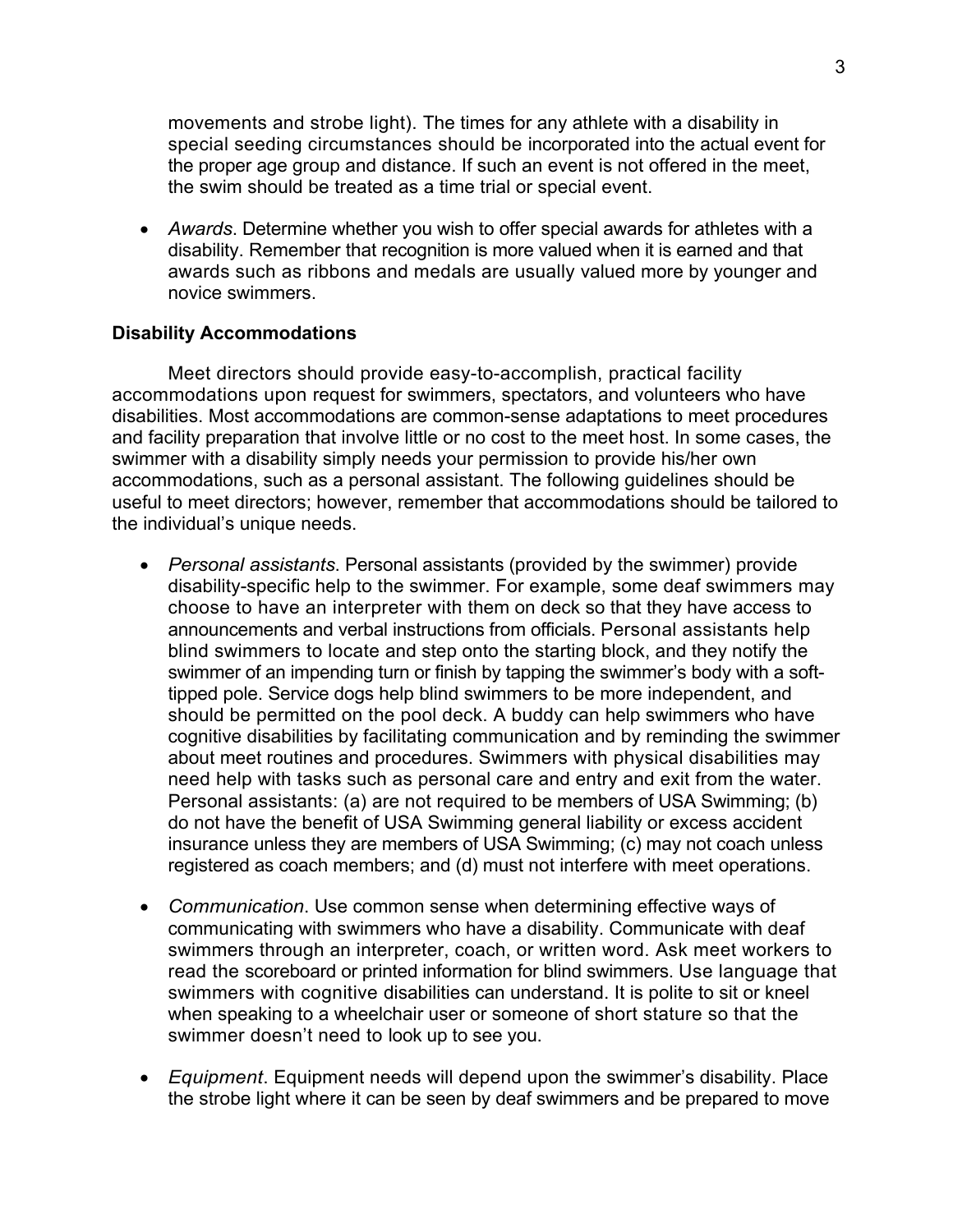the strobe light or use an auxiliary strobe light for different events. Mats at the ends of the pool facilitate safe transfers for wheelchair users. A pool lift is not required, but if one is available, it should be used if needed and requested by the swimmer. Dwarf swimmers appreciate non-skid step stools, especially in locker rooms, so that they can reach shower controls and other appliances.

• *Facility*. Keep the pool deck and other traffic areas as free from obstacles as possible to accommodate swimmers who are blind or who use mobility equipment such as wheelchairs, crutches, or walkers. Heavy doors should be propped open or temporarily removed. Wheelchair seating should be provided ondeck or in the spectator stands as needed. Elevators should be accessible to persons with a disability.



• *Meet procedures*. Notify key meet workers such as the announcer, clerk of course, and awards personnel when disability accommodations are needed, and ask them to provide needed services as unobtrusively as possible. Post heat sheets and results low enough for wheelchair users and dwarf swimmers to read. Be cognizant that some swimmers with a disability need opportunities to earn qualifying times in the 50 y/m stroke events and the 150 y/m individual medley for Paralympic competition. Offering these events as time trials or special events is a great service. Providing proof-of-time for records or meet entry purposes is another service that should be provided upon request.

### **Safety at Meets**

Many meet directors fear that safety is a bigger concern for persons with a disability than for other participants; however, this is rarely the case. With a few common-sense precautions, most safety risks can be minimized or eliminated. Remember to consider all participants when developing your meet safety plan – swimmers, coaches, spectators, and meet workers.

• *Emergency signals*. Consider the adequacy of emergency signals for swimmers, coaches, spectators, and meet workers who have disabilities – will they know an emergency signal has been activated? Visual signals are needed by persons who are deaf, and auditory signals are needed by persons who are blind.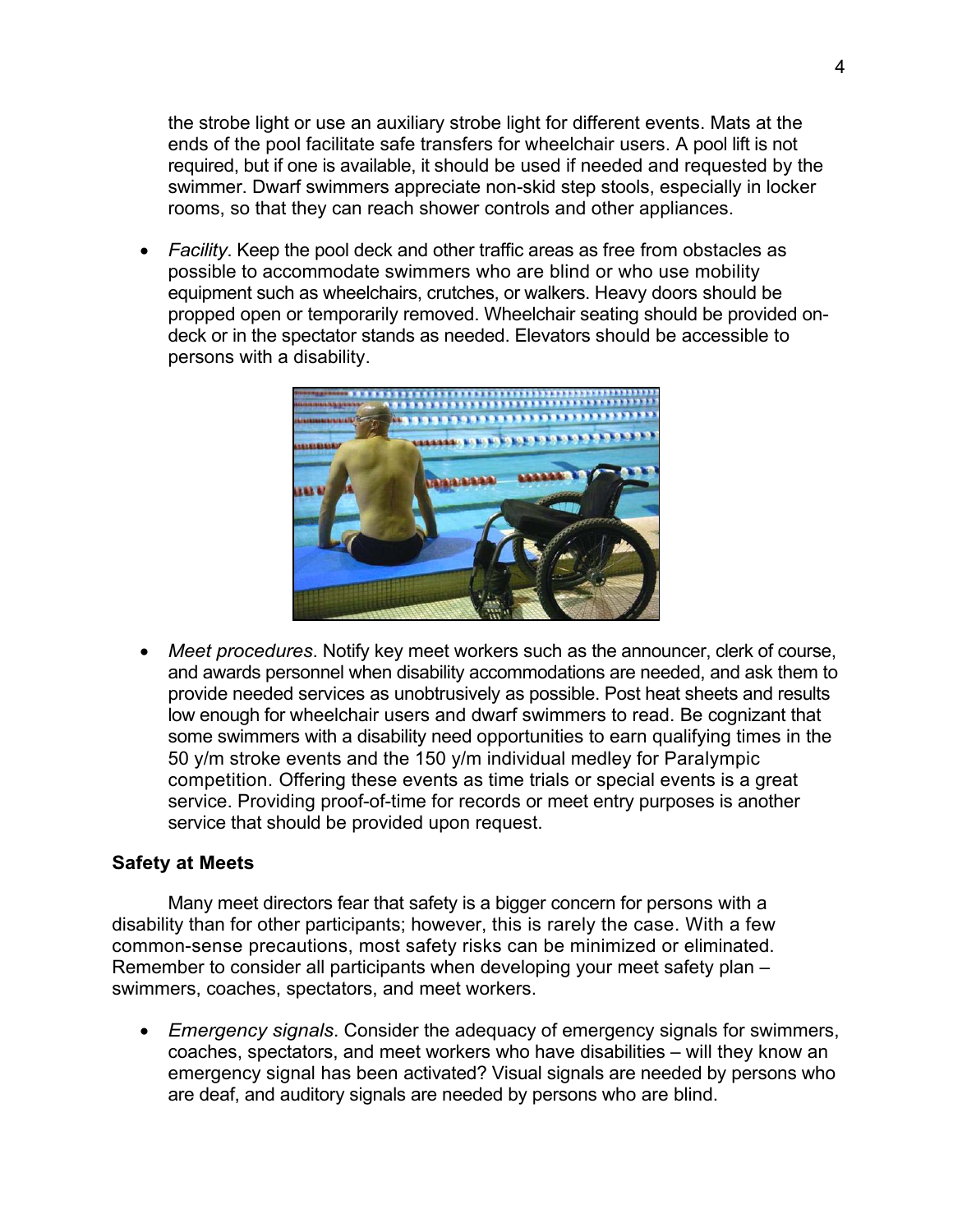- *Emergency evacuation plan*. A copy of the evacuation plan should be announced or posted to inform participants what to do in the event of an emergency. The evacuation plan should specify assistance for persons who are blind or who those have cognitive or physical disabilities. Remember that elevators should not be used in case of fire; therefore, wheelchair users may need alternate exit routes or help in negotiating stairs.
- *Slippery pool deck*. A slippery deck is especially hazardous for swimmers who use mobility equipment such as crutches, canes, and walkers. Many slips and falls can be prevented by keeping the pool deck as clean and dry as possible and by the use of personal assistants.
- *Cluttered pool deck*. A cluttered pool deck impairs mobility for swimmers who are blind and for those who use wheelchairs or other mobility equipment. Safety personnel should help to keep traffic areas clear of obstacles to prevent accidents. Personal equipment such as wheelchairs, prostheses, or other mobility devices can pose a hazard to officials and swimmers at the starting end of the pool, and should be moved to a safe location while the swimmer is warming-up or racing.
- *Sharp or rough surfaces*. Sharp-edged lane lines may be an unavoidable problem for some swimmers who are blind, causing cuts, scrapes, and bruises. Mats at the ends of the pool help prevent injuries to wheelchair users and other swimmers with physical disabilities when they transfer in and out of the pool. Towels on rough-surfaced starting blocks help prevent skin injuries for swimmers who start from kneeling or sitting positions.

## **Remember....**

- The primary ingredients for successful inclusion of swimmers with a disability are a positive attitude and common sense.
- Use common-sense disability accommodations that enable swimmers with a disability to have a fun, successful, and safe meet experience.
- Key meet workers should be informed about Article 105 of the USA Swimming rule book, relevant LSC policies, and the need to provide disability accommodations.
- Consider the needs of participants with a disability when developing the meet safety plan.